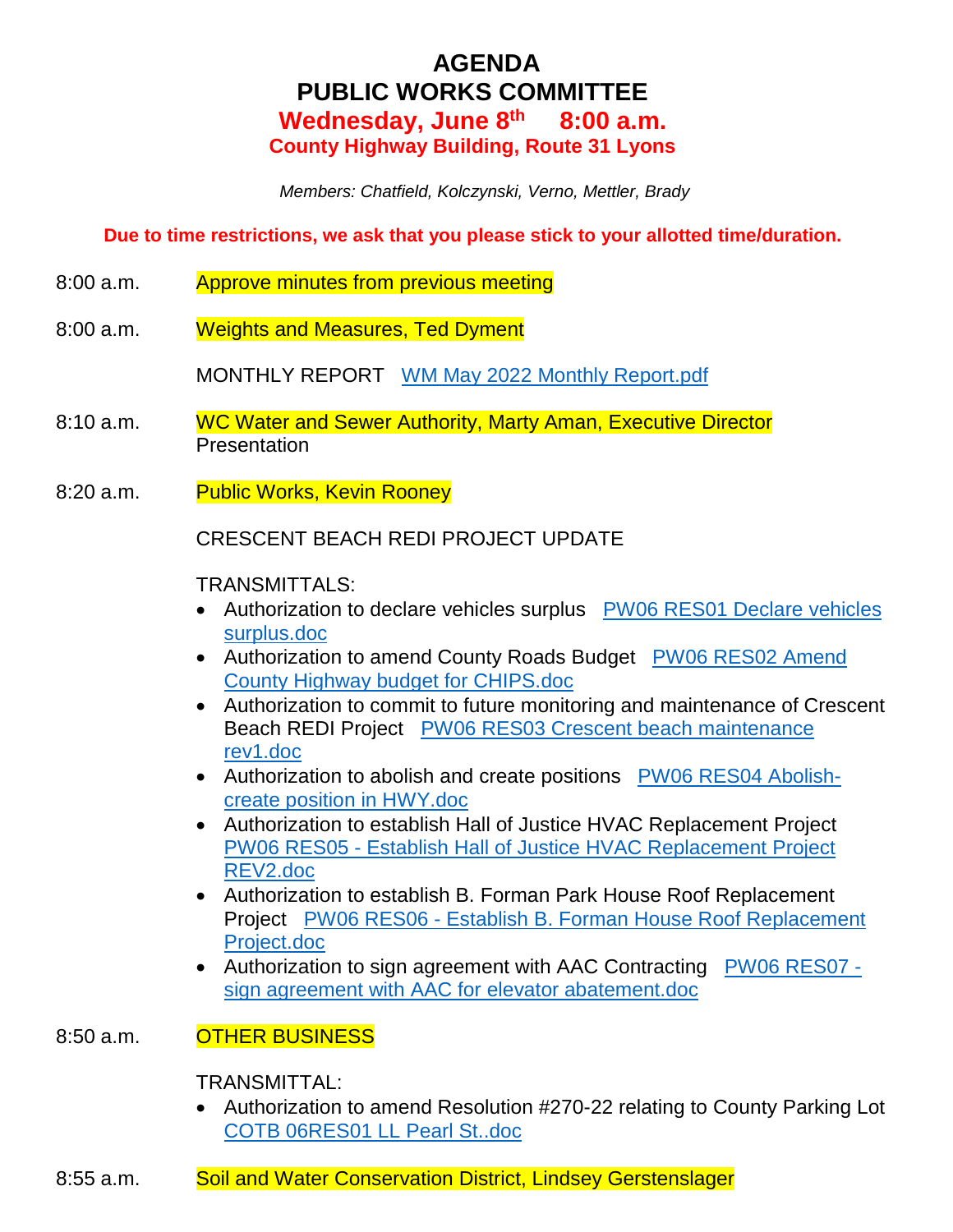TRANSMITTAL:

Authorization to oppose proposed State Legislation

9:00 a.m. Tour of County Highway Facility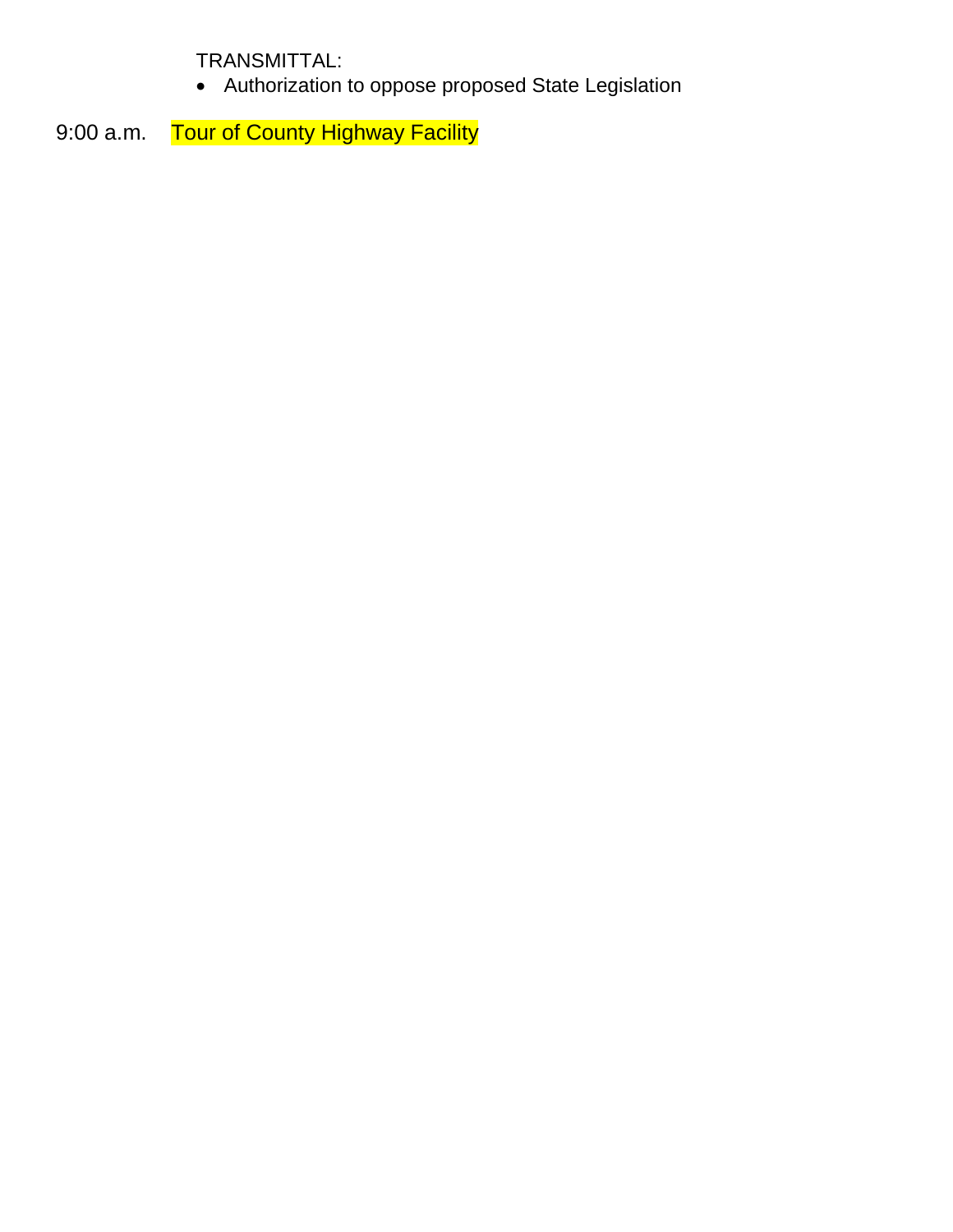## **WAYNE COUNTY DEPARTMENT OF WEIGHTS MEASURES - CONSUMER AFFAIRS**



#### PUBLIC WORKS COMMITTEE MONTHLY REPORT

May 2022

**Theodore Dyment** Director

## **Monthly Device Inspection Test Results**

|                                | <b>Total</b>  |                     |         | <b>Results of Initial Tests</b> | Incorrect<br>Total    |              | No.            |                             |                       |                |
|--------------------------------|---------------|---------------------|---------|---------------------------------|-----------------------|--------------|----------------|-----------------------------|-----------------------|----------------|
|                                | Devices Total | <b>Test Correct</b> |         |                                 | <b>Test Incorrect</b> |              | Rechecks       | <b>Visual</b><br>Inspection | <b>Devices</b><br>Not |                |
| Device Type                    |               | <b>Initial</b>      | Correct | 96                              | Plus                  | <b>Minus</b> | Other          |                             |                       | Tested         |
| <b>Computing Scale</b>         | 11            | 10                  | 10      | 100%                            | ٥                     | $\circ$      | ٥              | ٠                           | 1                     | $\overline{0}$ |
| Pre-Pack Scale                 | 5             | 5                   | 5       | 100%                            | o                     | 0            | ٥              | o                           | $\overline{0}$        | ٥              |
| <b>Customer Scale</b>          |               |                     |         |                                 |                       |              |                |                             |                       |                |
| <b>Vehicle Scale</b>           | 8             | 4                   | $\circ$ | 0%                              | $\circ$               | з            | 1              | 4                           | 1                     | ٥              |
| Monorail Scale                 |               |                     |         |                                 |                       |              |                |                             |                       |                |
| <b>Prescription Scale</b>      |               |                     |         |                                 |                       |              |                |                             |                       |                |
| Hopper/Batch/Tank Scale        | 1             | 1                   | 1       | 100%                            | o                     | o            | o              | $\overline{0}$              | 1                     | $\overline{0}$ |
| Platform Scale                 | ø             | 9                   | ø       | 100%                            | o                     | ٥            | ٥              | o                           | 2                     | ٥              |
| <b>Livestock Scale</b>         |               |                     |         |                                 |                       |              |                |                             |                       |                |
| Miscellaneous Scale            | 7             | 7                   | 5       | 71%                             | ٥                     | $\circ$      | $\overline{2}$ | $\circ$                     | 3                     | ٥              |
| Petroleum Pump                 | 128           | 117                 | 115     | 98%                             | 1                     | 0            | 1              | 11                          | 18                    | ٥              |
| Petroleum Meter VTM            |               |                     |         |                                 |                       |              |                |                             |                       |                |
| Meter Other                    | 1             | 1                   | 1       | 100%                            | $\circ$               | o            | o              | $\bullet$                   | $\bullet$             | ٥              |
| <b>Rack Meter</b>              |               |                     |         |                                 |                       |              |                |                             |                       |                |
| <b>Liquid Measure</b>          |               |                     |         |                                 |                       |              |                |                             |                       |                |
| Volumetric Measure             |               |                     |         |                                 |                       |              |                |                             |                       |                |
| <b>Linear Measure</b>          |               |                     |         |                                 |                       |              |                |                             |                       |                |
| <b>Linear Measuring Device</b> | 1             | 1                   | 1       | 100%                            | o                     | o            | o              | $\bullet$                   | 1                     | ٥              |
| <b>Timing Device</b>           | 10            | 10                  | 10      | 100%                            | o                     | o            | ٥              | $\overline{0}$              | $\overline{2}$        | ٥              |
| Taximeter                      |               |                     |         |                                 |                       |              |                |                             |                       |                |
| Miscellaneous Device           |               |                     |         |                                 |                       |              |                |                             |                       |                |
| <b>LPG Meters</b>              |               |                     |         |                                 |                       |              |                |                             |                       |                |
| <b>Non-Commercial Devices</b>  | 8             | 8                   | 7       | 88%                             | o                     | 1            | o              | $\circ$                     | $\mathbf 0$           | o              |
| <b>Weights Pharmacy</b>        |               |                     |         |                                 |                       |              |                |                             |                       |                |
| <b>Weights Other</b>           | 39            | 39                  | 39      | 100%                            | ٥                     | ٥            | ٥              | o                           | o                     | ٥              |

# **Package Checking**

| 1/0 |       |     | Type Total in Lots Total Weighed | $#$ Lots | # Lots Failed |
|-----|-------|-----|----------------------------------|----------|---------------|
|     | Audit | 406 |                                  |          |               |
| о   | Audit |     | 24                               |          |               |

# **Samples Collected**

## **Fines**

| ı |  |  |
|---|--|--|

Misc. Packages checked not reported, rough guess: 12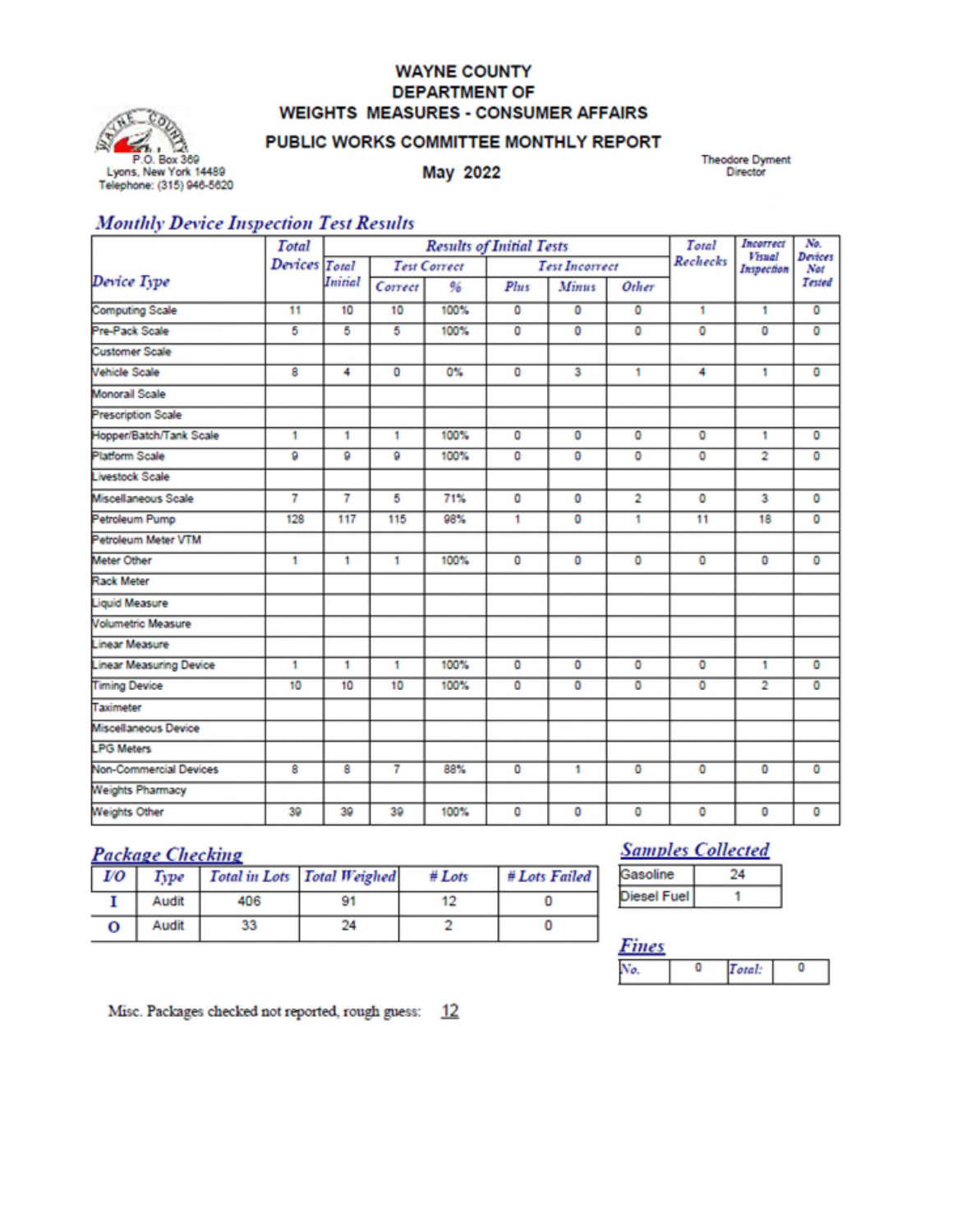## **WAYNE COUNTY DEPARTMENT OF WEIGHTS MEASURES - CONSUMER AFFAIRS**



### PUBLIC WORKS COMMITTEE MONTHLY REPORT

May 2022

Theodore Dyment<br>Director

## **Scanner Pricing Acceuracy**

| Type of Inspection            | # of<br>Inspections | #Items<br>Checked | # Over<br>Charges | # Under<br>Charges | Not on File | #Insp<br>Failed | % Failed |
|-------------------------------|---------------------|-------------------|-------------------|--------------------|-------------|-----------------|----------|
| Complaint - Individual Items  |                     |                   |                   |                    |             |                 |          |
| <b>Audit Inspections</b>      |                     |                   |                   |                    |             |                 |          |
| <b>Full Inspections</b>       |                     |                   |                   |                    |             |                 |          |
| Reinspections - Audit or Full |                     |                   |                   |                    |             |                 |          |

## Establishment Vists: 54

Notes:

Petroleum sample failure lead to an investigation. Significant fine pending.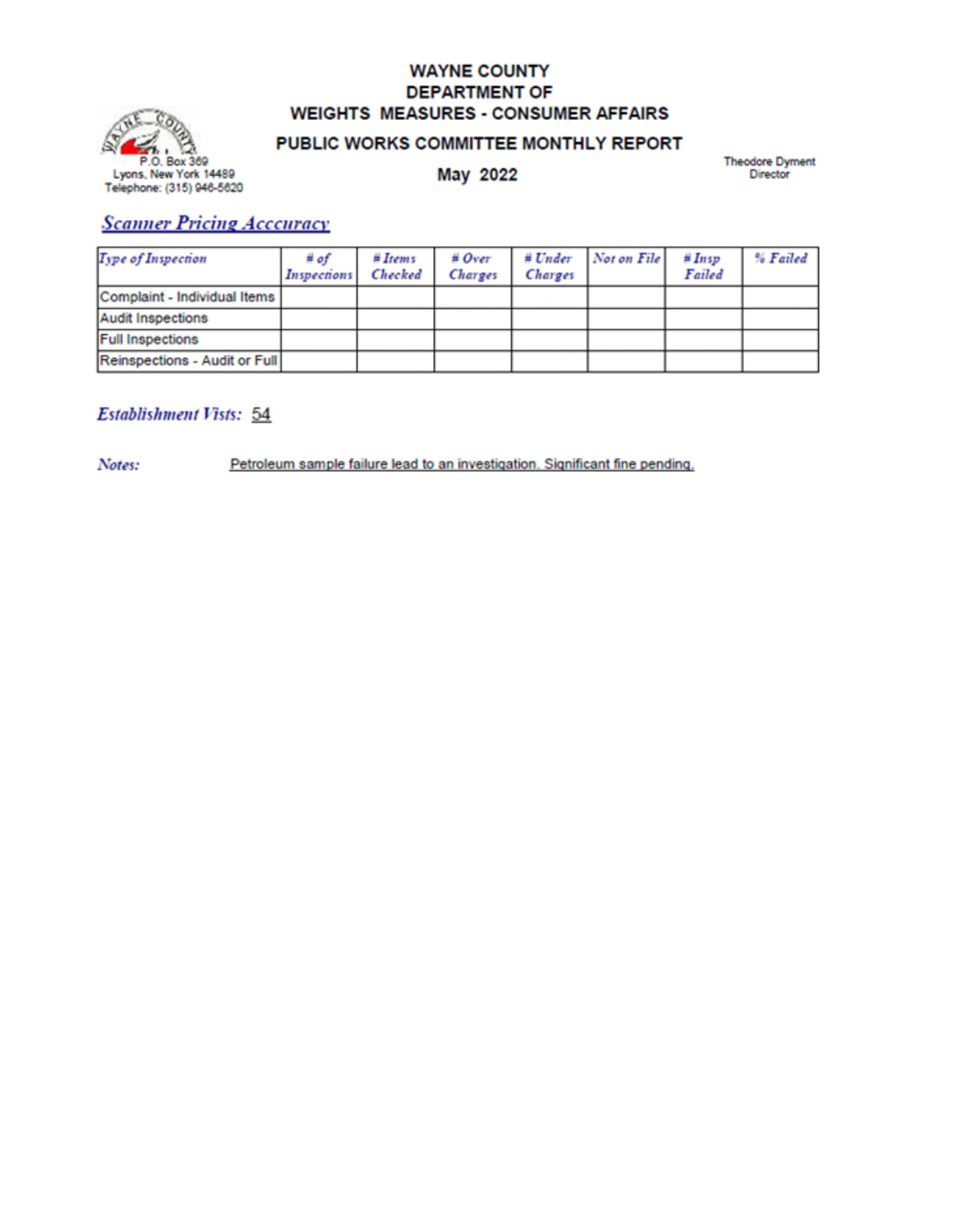| Committee No.                                                                                                                                                           | 3                                                                        |                         |  | Date: June 8, 2022                                    | Committee Chair: Lynn Chatfield<br>Department Head: Kevin Rooney                                                      |  |
|-------------------------------------------------------------------------------------------------------------------------------------------------------------------------|--------------------------------------------------------------------------|-------------------------|--|-------------------------------------------------------|-----------------------------------------------------------------------------------------------------------------------|--|
|                                                                                                                                                                         | AUTHORIZATION TO DECLARE VEHICLES SURPLUS IN THE PUBLIC WORKS DEPARTMENT |                         |  |                                                       |                                                                                                                       |  |
|                                                                                                                                                                         |                                                                          |                         |  |                                                       | WHEREAS, the Highway Department has the vehicles listed below that should be disposed of as noted:                    |  |
|                                                                                                                                                                         | 1995 Chevrolet Pickup                                                    | 1995 International Dump |  | <b>VIN 1GCGC24K7SE213112</b><br>VIN 1HTSCAAN6SH633870 | Auction<br>Auction                                                                                                    |  |
| Now, therefore be it<br>RESOLVED, that the vehicles listed above be sold at an upcoming public auction, in accordance with the<br>County's Equipment Disposition policy |                                                                          |                         |  |                                                       |                                                                                                                       |  |
|                                                                                                                                                                         |                                                                          |                         |  |                                                       | Budgeted: yes ___ no___ Proposed Cost: ____ Reimbursed Amount ________ County cost_________                           |  |
|                                                                                                                                                                         |                                                                          |                         |  |                                                       | Departmental transfer \$________________________ from Account No. ____________________ to Account No. _______________ |  |
|                                                                                                                                                                         |                                                                          |                         |  |                                                       |                                                                                                                       |  |
|                                                                                                                                                                         |                                                                          |                         |  |                                                       |                                                                                                                       |  |
|                                                                                                                                                                         |                                                                          |                         |  |                                                       |                                                                                                                       |  |
|                                                                                                                                                                         |                                                                          |                         |  |                                                       |                                                                                                                       |  |
|                                                                                                                                                                         |                                                                          |                         |  |                                                       |                                                                                                                       |  |
| Referred to:                                                                                                                                                            |                                                                          |                         |  |                                                       |                                                                                                                       |  |
|                                                                                                                                                                         |                                                                          |                         |  |                                                       |                                                                                                                       |  |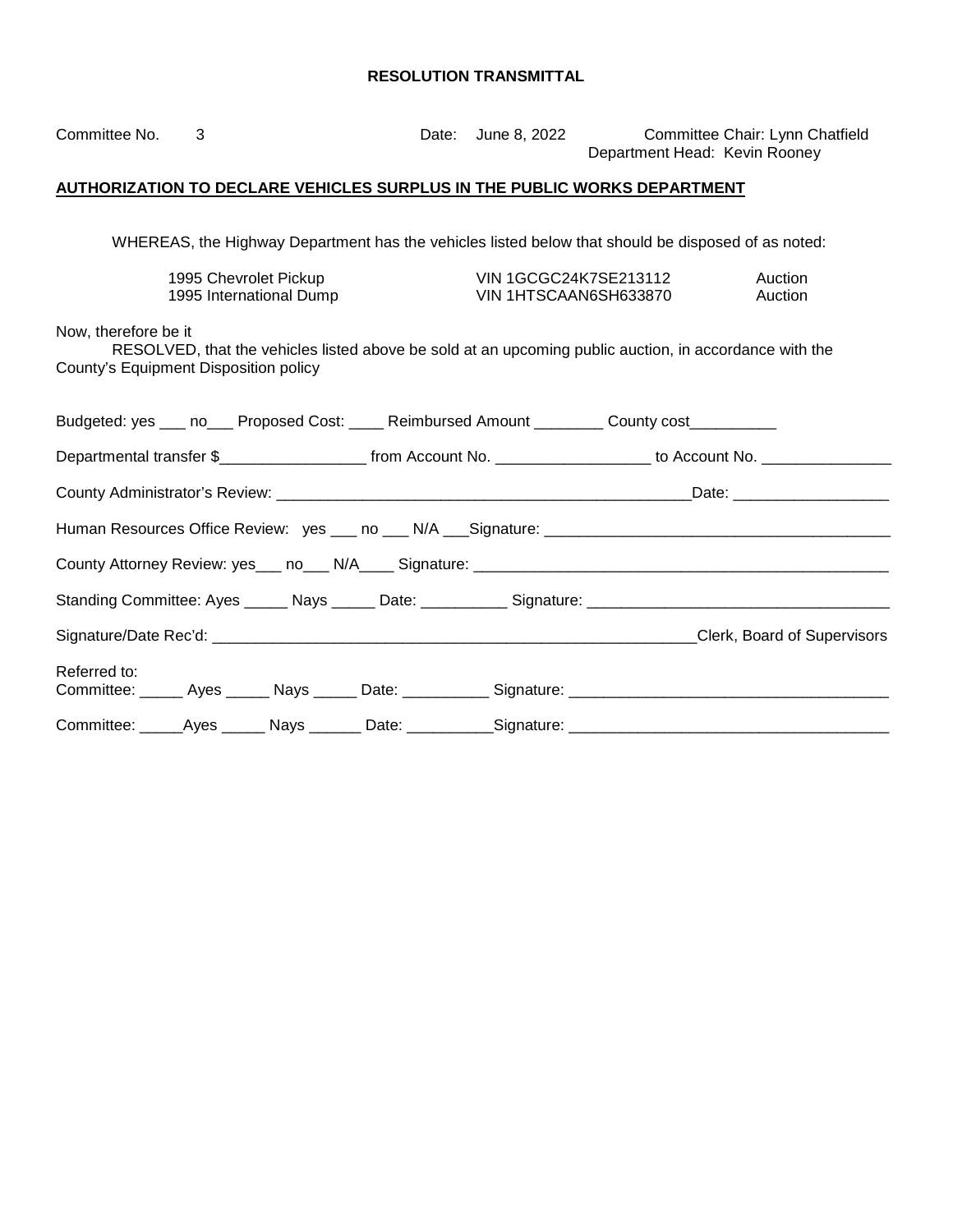Committee No. 3 Date: June 8, 2022 Committee Chair: Lynn Chatfield Department Head: Kevin Rooney

#### **AUTHORIZATION TO AMEND 2022 COUNTY ROADS BUDGET FOR ADDITIONAL CHIPS FUNDING**

WHEREAS, the New York State Department of Transportation has approved and allocated additional CHIPS Funds for the 2022-2023 Fiscal Year; and

WHEREAS the CHIPS Funds allocated by the State is \$3,270,930 for the NYS fiscal year 2022-2023 with an additional \$915,870 in the PAVE NY program, an additional \$595,995 for the EWR program, and an additional \$610,580 for the POP program for a total of \$5,393,375**;** and

WHEREAS, the county originally budgeted \$3,200,000 for 2022; now, therefore, be it

RESOLVED, that the County Treasurer is hereby authorized and directed to amend the 2022 D County Roads Fund Budget as follows:

D51112 Road Construction (Appropriations) \$2,193,375 to .52600 Highway Construction

D99990 – Other (Revenues) \$2,193,375 to .43501 Consolidated Highway Aid

|              |                                                                                                                  |  |  | Budgeted: yes ___ no X Proposed Cost: \$2,193,375 Reimbursed Amount \$2,193,375 County Cost \$0.00   |
|--------------|------------------------------------------------------------------------------------------------------------------|--|--|------------------------------------------------------------------------------------------------------|
|              | Departmental transfer \$_______________________ from Account No. ___________________ to Account No. ____________ |  |  |                                                                                                      |
|              |                                                                                                                  |  |  |                                                                                                      |
|              |                                                                                                                  |  |  |                                                                                                      |
|              |                                                                                                                  |  |  |                                                                                                      |
|              |                                                                                                                  |  |  |                                                                                                      |
|              |                                                                                                                  |  |  | Clerk, Board of Supervisors                                                                          |
| Referred to: |                                                                                                                  |  |  | Committee: ______ Ayes ______ Nays ______ Date: ___________ Signature: _____________________________ |
|              |                                                                                                                  |  |  | Committee: _____Ayes ______ Nays _______ Date: ___________Signature: ______________________________  |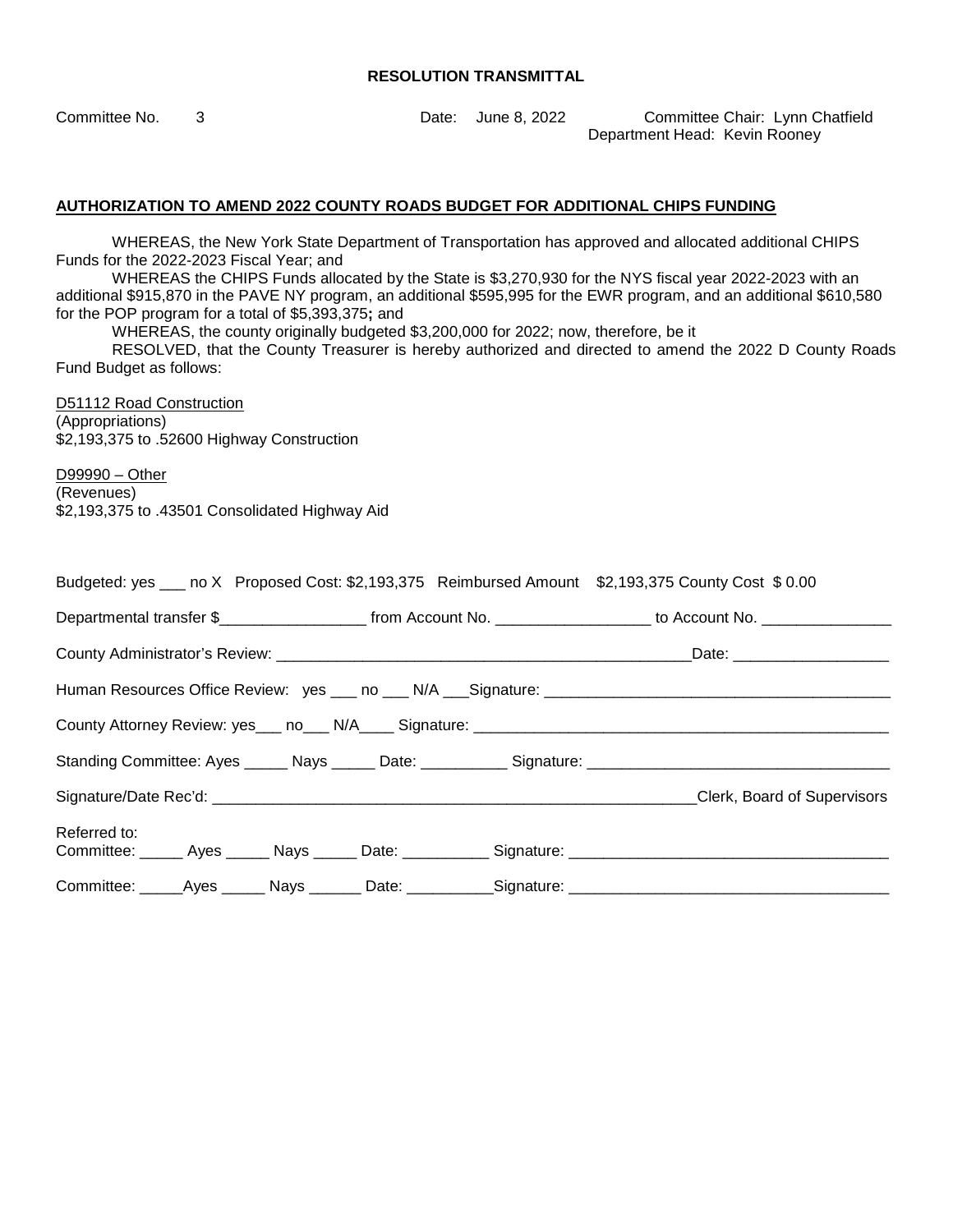Committee No. 3 Date: June 8, 2022 Committee Chair: Lynn Chatfield Department Head: Kevin Rooney

#### **AUTHORIZATION TO COMMIT TO FUTURE MONITORING AND MAINTENANCE OF THE CRESCENT BEACH REDI PROJECT**

WHEREAS, Wayne County submitted the Crescent Beach project to the REDI Commission for funding consideration; and

WHEREAS, the Crescent Beach project was selected by the REDI Commission, identified as project WA.19, and assigned \$14.6M in funding; and

WHEREAS, Wayne County, as the project applicant, is currently working to secure local, state, and federal permits to proceed with grant disbursement and project construction; and

WHEREAS, the Wayne County Board of Supervisors is familiar with the requirements of the proposed Monitoring and Maintenance Plan and is prepared to assume responsibility for the long-term management needs of the Crescent Beach project elements as required as a part of the Department of the Army permit No. 2020-00204 ; and

WHEREAS, the finances for the future maintenance and monitoring needs will come from the Wayne County operating budget year-to-year, depending on the extent of maintenance needed, and are anticipated to be supplemented by grant funding; and

WHEREAS, Wayne County has already applied to the National Wildlife Federation for a \$250K grant to cover the Monitoring and Maintenance needs, but anticipates continuing to identify potential future grant opportunities; now, therefore be it

RESOLVED, that the Wayne County Board of Supervisors is fully committed to undertaking the corrective action(s) necessary to remedy or repair issues related to or resulting from the Crescent Beach REDI project, and understands that conversations with the local, state, and federal involved permitting agencies will be needed to identify suitable courses of action; and be it further

RESOLVED, that Wayne County will remain the entity responsible for overseeing the completion of the Monitoring and Maintenance Plan components and addressing additional long-term management needs; and be it further

RESOLVED, that Wayne County plans to perform the long-term monitoring and minor maintenance work with County forces, but may be required and to hire outside firms or contractors for additional expertise and assistance; and be it further

RESOLVED, that Wayne County will continue to pursue grant funding for the long-term management of the Crescent Beach project, but will use County capital funds, as needed, to provide financial support to long-term project needs and corrective action(s).

| Budgeted: yes ___ no___ Proposed Cost: ____ Reimbursed Amount ________ County cost_________ |  |                                                                                                                                          |
|---------------------------------------------------------------------------------------------|--|------------------------------------------------------------------------------------------------------------------------------------------|
|                                                                                             |  | Departmental transfer \$________________________________from Account No. ____________________________ to Account No. ___________________ |
|                                                                                             |  |                                                                                                                                          |
|                                                                                             |  |                                                                                                                                          |
|                                                                                             |  |                                                                                                                                          |
|                                                                                             |  | Standing Committee: Ayes _____ Nays _____ Date: __________ Signature: ______________________________                                     |
|                                                                                             |  | Clerk, Board of Supervisors                                                                                                              |
| Referred to:                                                                                |  | Committee: _____ Ayes _____ Nays _____ Date: __________ Signature: ________________________________                                      |
|                                                                                             |  | Committee: ______Ayes ______ Nays _______ Date: ___________Signature: ______________________________                                     |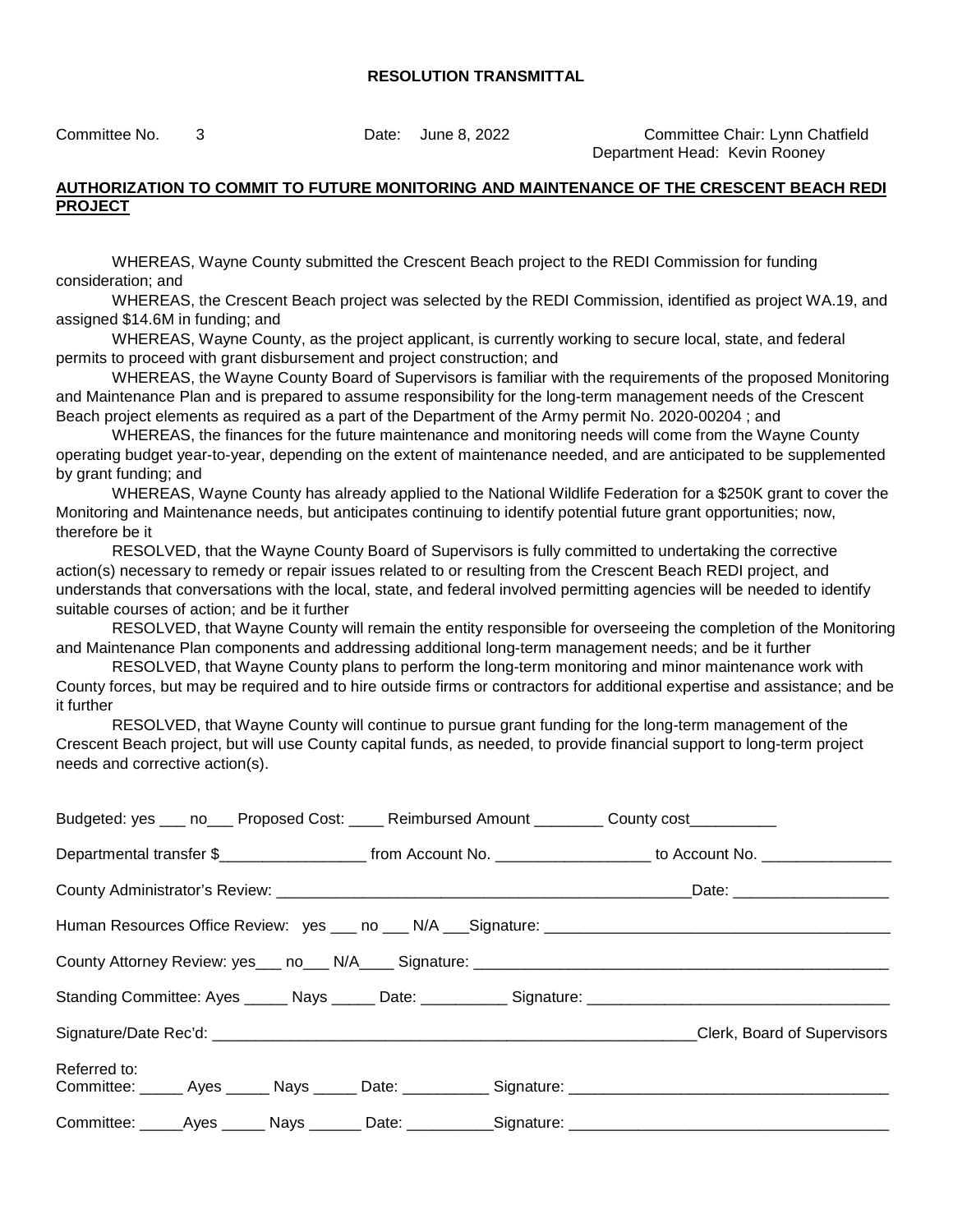Committee No. 3 Date: June 8, 2022 Committee Chair: Lynn Chatfield Department Head: Kevin Rooney

#### **AUTHORIZATION TO ABOLISH AN AUTOMOTIVE MECHANIC HELPER POSITION AND CREATE AN AUTOMOTIVE MECHANIC POSITION IN THE HIGHWAY DEPARTMENT**

WHEREAS, the Highway department has three Automotive Mechanic positions and one Automotive Mechanic Helper position, and

WHEREAS, the Automotive Mechanic Helper position was created in 2017 to offer a position to an individual that would perform light duty repairs and train under the other Automotive mechanics, and

WHEREAS, the person who is currently in the Automotive Mechanics Helper position has gained considerable knowledge and can perform the same tasks as the other Automotive mechanics with no supervision, and

WHEREAS, the position duties have been reviewed by the HR Director and current duties performed fall in line with the duties of an Automotive Mechanic, now, therefore be it

RESOLVED, that the Superintendent of Public Works is authorized to abolish the full-time Automotive Mechanic Helper position (pay-grade 19) and create a full –time Automotive Mechanic position (pay- grade 25), and be it further RESOLVED, that the Treasurer is authorized to make the following adjustments to the 2022 budget:

#### **DM5030 Highway Administration**

(Appropriations) \$24,513 from 51246 Automotive Mechanics Helper \$24,513 to 51298 Automotive Mechanic

|                                                                                                                                         |  |  |  | Budgeted: yes ___ no_X__ Proposed Cost: ____ Reimbursed Amount ________ County cost_________         |
|-----------------------------------------------------------------------------------------------------------------------------------------|--|--|--|------------------------------------------------------------------------------------------------------|
| Departmental transfer \$________________________________from Account No. ____________________________ to Account No. __________________ |  |  |  |                                                                                                      |
|                                                                                                                                         |  |  |  |                                                                                                      |
|                                                                                                                                         |  |  |  |                                                                                                      |
|                                                                                                                                         |  |  |  |                                                                                                      |
|                                                                                                                                         |  |  |  |                                                                                                      |
|                                                                                                                                         |  |  |  | Clerk, Board of Supervisors                                                                          |
| Referred to:                                                                                                                            |  |  |  |                                                                                                      |
|                                                                                                                                         |  |  |  | Committee: _____Ayes ______ Nays _______ Date: ___________Signature: _______________________________ |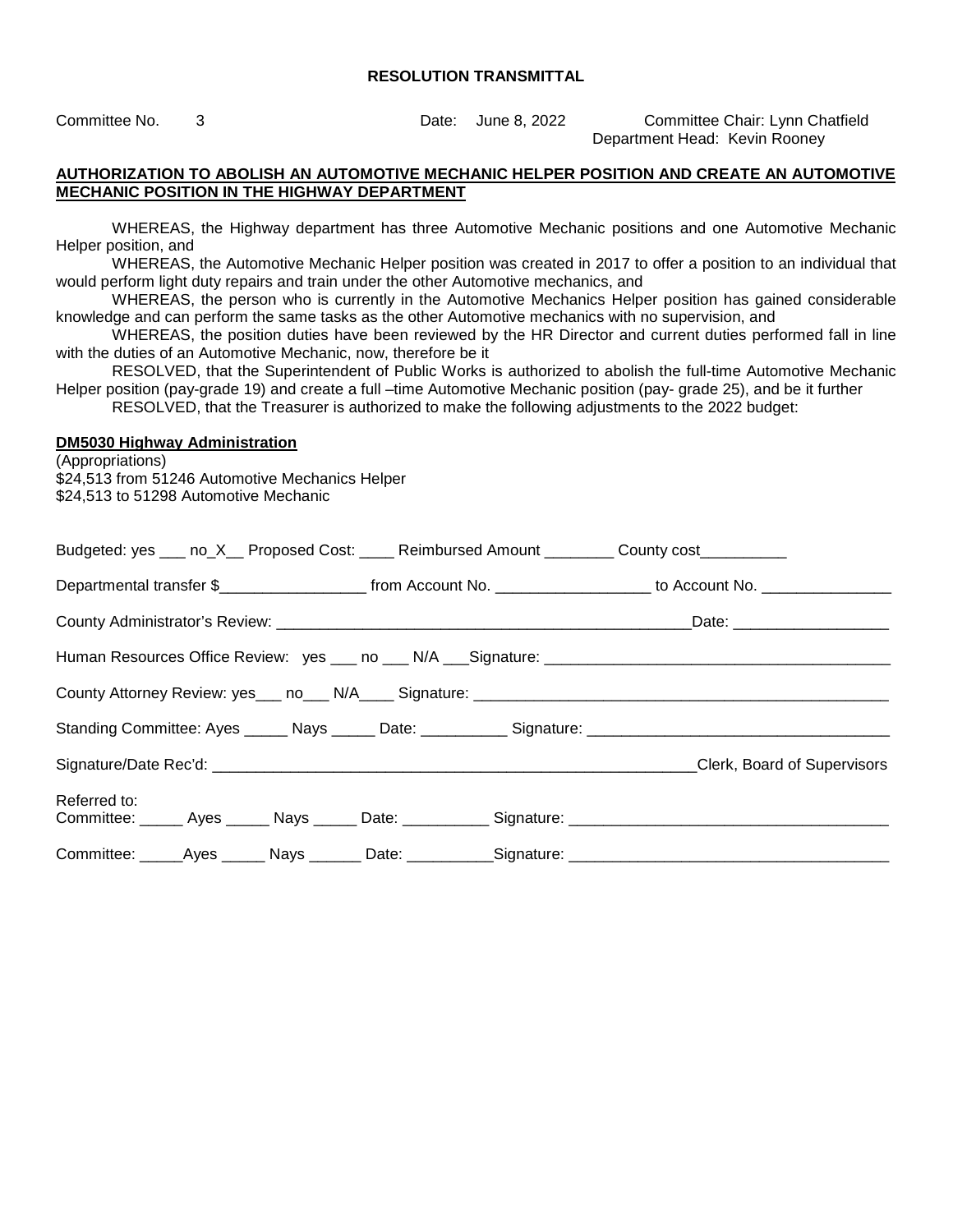Committee No. 3 Date: June 8th 2022 Committee Chair: Lynn Chatfield Department Head: Kevin Rooney

#### **AUTHORIZATION TO ESTABLISH HALL OF JUSTICE HVAC SYSTEM REPLACEMENT PROJECT AND APPROVE CONTRACT.**

WHEREAS, the ARPA Committee has approved funding for the Wayne County Hall of Justice HVAC Replacement project; and

WHEREAS, each ARPA project must be created and approved by board resolution; and

WHEREAS, the ARPA committee has approved \$897,198 of ARPA funding toward this project; and

WHEREAS, resolution 615-21 authorized entering into a project development agreement with Trane U.S. Inc; and

WHEREAS, Trane U.S. Inc has now designed the project and has provided the County with a total turn-key guaranteed project cost of \$1,494,295; and

WHEREAS, Trane U.S. Inc can provide these services through US Communities Municipal Cooperative Purchasing Program under Contract # 15-JLP-023 to replacement HVAC system to improve comfort, control, performance, system reliability and indoor air quality at the Wayne County's Hall of Justice; and

WHEREAS, due to the scope of work the contractors may be required to utilize subcontractor to fulfill his/her responsibility under the contract; now, therefor be it

RESOLVED, that the Wayne County Hall of Justice HVAC Replacement project is hereby created with ARPA funding of \$897,198.00; and be it further

RESOLVED, that the Chairman of the Board of Supervisors is hereby authorized to sign an agreement with Trane U.S. Inc for HVAC system Replacement at the Hall of Justice located at 54 Broad Street, Lyons, NY, subject to the approval of the County Attorney as to form and content for a total project cost of \$1,494,295 and be it further

RESOLVED, that the County Treasurer is authorized to transfer \$897,198 from ARPA Assigned Fund Balance and \$597,097 from the General Fund Unassigned Fund Balance for the remaining project cost, and be it further

RESOLVED: that the Wayne County Board of Supervisors authorizes the use of subcontractors if needed on this project; and be it further;

RESOLVED, that the County Treasurer is authorized to make the following budget adjustments:

#### **A9950 Transfer to Capital Fund Projects**

(Appropriations) \$1,494,295 to 52774 HOJ Building Renovation Cap Proj (Hall of Justice HVAC Replacement)

#### **H4902 ARPA**

| (Revenues)               |                                                               |
|--------------------------|---------------------------------------------------------------|
| \$1,494,295 to 45031 HOJ | Interfund Transfer (Hall of Justice HVAC Replacement)         |
| (Appropriations)         |                                                               |
| \$1,494,295 to 52000 HOJ | Equipment & Capital Outlay (Hall of Justice HVAC Replacement) |
|                          |                                                               |

| Budgeted: yes _X__ no__ Proposed Cost: \$__________________Reimbursed Amount _______ County cost ______________                          |                             |
|------------------------------------------------------------------------------------------------------------------------------------------|-----------------------------|
| Departmental transfer \$________________________________from Account No. ____________________________ to Account No. ___________________ |                             |
|                                                                                                                                          |                             |
|                                                                                                                                          |                             |
|                                                                                                                                          |                             |
| Standing Committee: Ayes ______ Nays ______ Date: ___________ Signature: ___________________________                                     |                             |
|                                                                                                                                          | Clerk, Board of Supervisors |
| Referred to:<br>Committee: ______ Ayes ______ Nays ______ Date: ___________ Signature: _____________________________                     |                             |
|                                                                                                                                          |                             |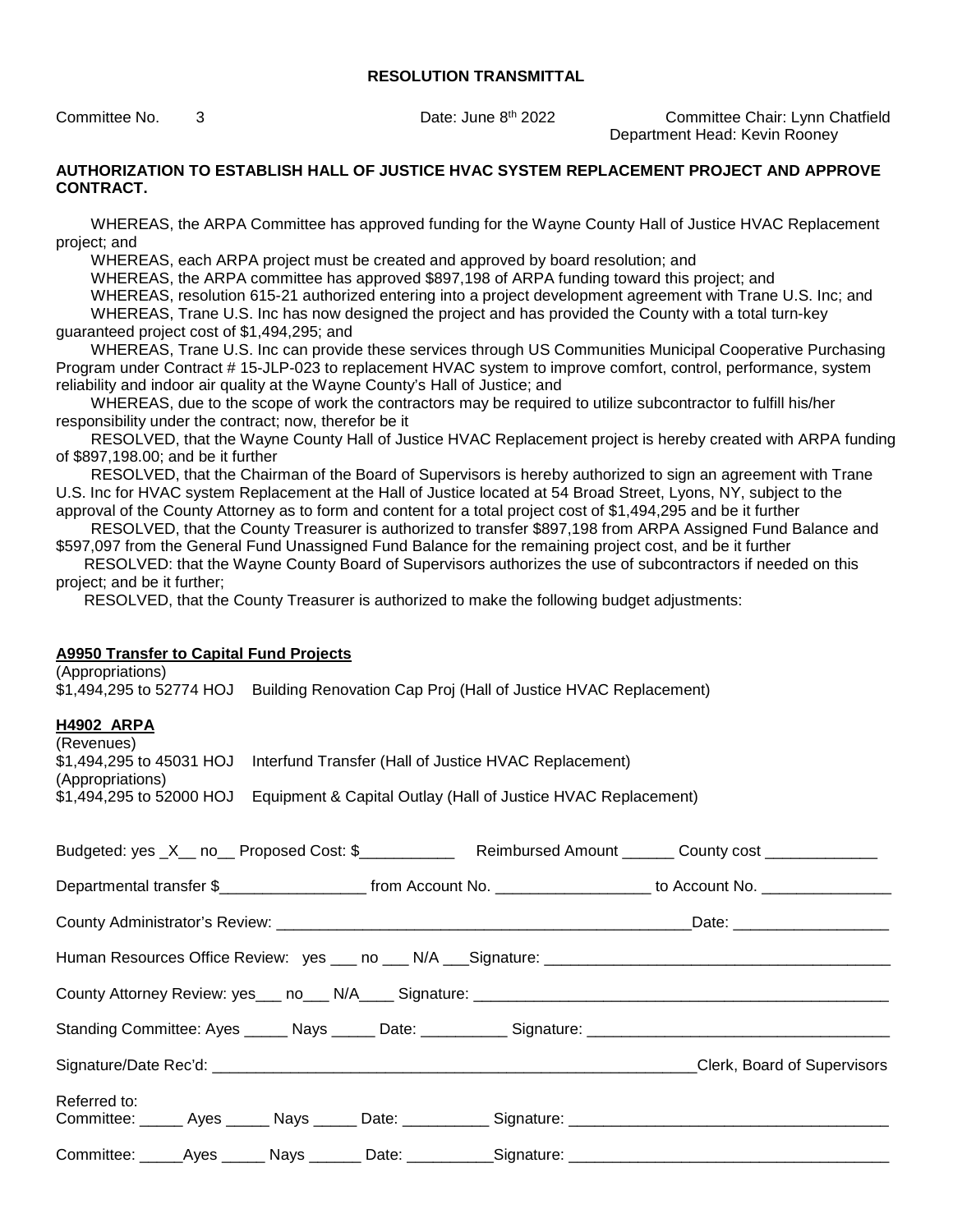Committee No. 3 Date: June 8, 2022 Committee Chair: Lynn Chatfield Department Head: Kevin Rooney

#### **AUTHORIZATION TO ESTABLISH B. FORMAN HOUSE ROOF REPLACEMENT PROJECT**

WHEREAS, the ARPA Committee has approved funding for the replacement of the B. Forman House roof; and WHEREAS, each ARPA project must be setup and approved by board resolution; and

 WHEREAS, the Deputy Superintendent of Public Works has requested \$ 75,000.00 for this roof replacement project; now, therefore, be it

 RESOLVED, that the B. Forman House Roof Replacement project is hereby created with ARPA funding of \$75,000; and be if further

 RESOLVED, the Deputy Superintendent of Public Works is authorized to advertised for bids for said project; and be if further

RESOLVED, that the County Treasurer is authorized to make the following budget adjustments:

#### **A1011 ARPA Fund**

(Appropriations) \$75,000 from .54000 Contractual Expenses

#### **A9950 Transfer to Capital Fund Projects**

(Appropriations) \$ 75,000 to 52774 Building Renovation Cap Proj Prk05 (B Forman House Roof Replacement) **H4902 ARPA** 

| (Revenues)       |                                                                           |
|------------------|---------------------------------------------------------------------------|
| \$75,000.00 to   | .45031 Prk05 (B Forman House Roof Replacement) Interfund Transfer         |
| (Appropriations) |                                                                           |
| \$75,000.00 to   | .52000 Prk05 (B Forman House Roof Replacement) Equipment & Capital Outlay |

| Budgeted: yes X__ no_X_ Proposed Cost: ___________ Reimbursed Amount __________ County cost __\$75,000____           |  |  |  |  |  |  |
|----------------------------------------------------------------------------------------------------------------------|--|--|--|--|--|--|
|                                                                                                                      |  |  |  |  |  |  |
|                                                                                                                      |  |  |  |  |  |  |
|                                                                                                                      |  |  |  |  |  |  |
|                                                                                                                      |  |  |  |  |  |  |
|                                                                                                                      |  |  |  |  |  |  |
|                                                                                                                      |  |  |  |  |  |  |
| Referred to:<br>Committee: _____ Ayes _____ Nays _____ Date: __________ Signature: _________________________________ |  |  |  |  |  |  |
| Committee: ______Ayes ______ Nays ________Date: ____________Signature: _____________________________                 |  |  |  |  |  |  |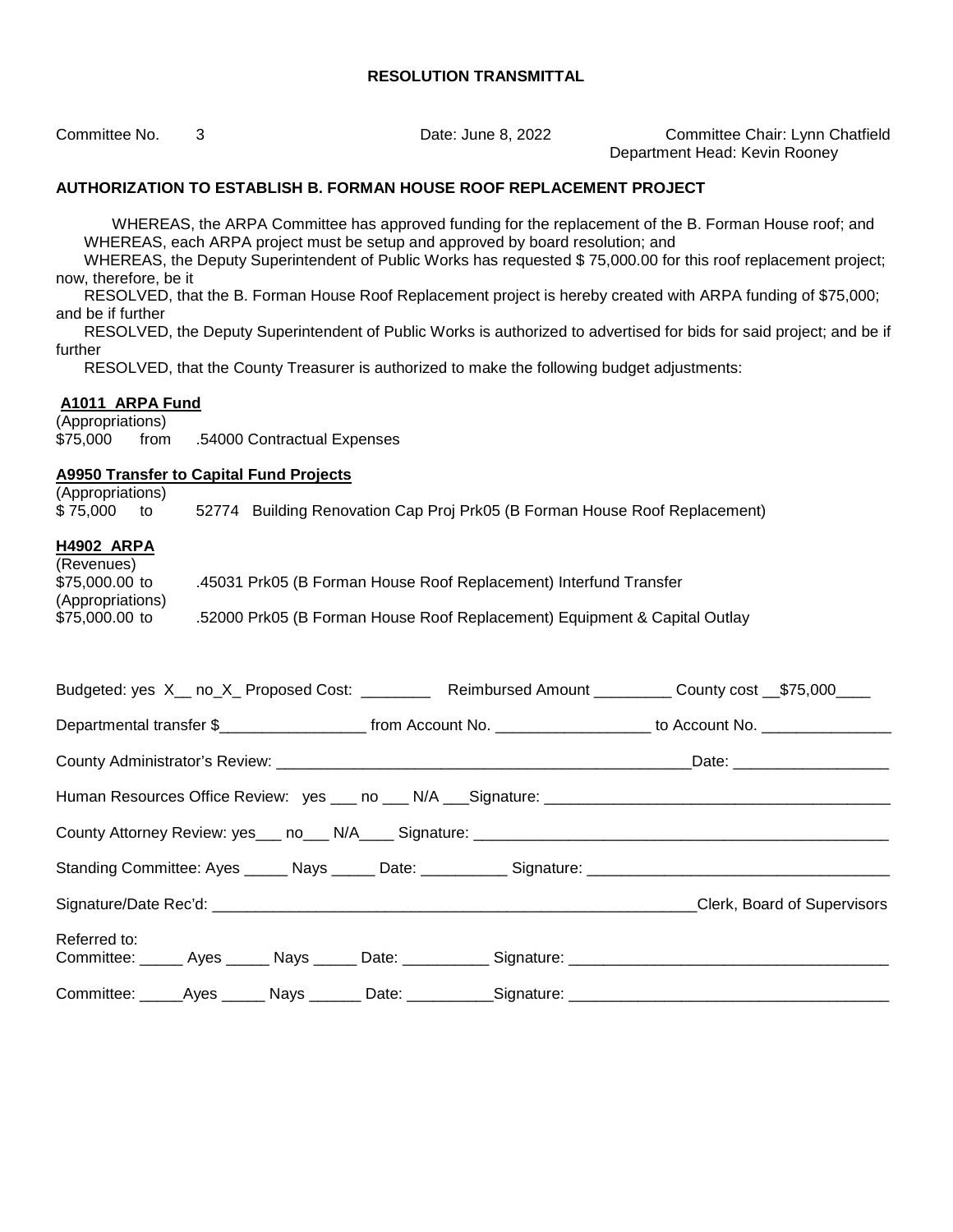Committee No. 3 Date: June 8, 2022 Committee Chair: Lynn Chatfield Department Head: Kevin Rooney

#### **AUTHORIZATION TO SIGN AGREEMENT WITH AAC CONTRACTING, LLC FOR THE COURTHOUSE ELEVATOR ABATEMENT**

WHEREAS, resolution 618-21 established the courthouse elevator modernization project; and WHEREAS, during initial design it was discovered that there was four (4) abandoned pipes located inside the elevator shaft; and

WHEREAS, these pipes need to be removed to allow the project to move forward; and WHEREAS, the pipes have a small amount of asbestos that need to abated prior to their removal; and WHEREAS, The Deputy Superintendent issued a request for quotes and received the following three responses:

| AAC Contracting, LLC:                | \$5,075.00  |
|--------------------------------------|-------------|
| Rock Environmental Inc:              | \$8,314.00  |
| <b>Flower City Monitor Services:</b> | \$23,000.00 |

;and

not to exceed \$5,075.00.

 WHEREAS, AAC Contracting, LLC has performed acceptable work at the County in the past; now therefore, be it RESOLVED, that the Chairman of the Wayne County Board of Supervisors is hereby authorized and directed to execute the contract with AAC Contracting, LLC on behalf of the County of Wayne, subject to the County Attorney's approval as to form and content for abatement and removal of abandon piping in the Courthouse elevator shaft for a cost

| Budgeted: yes _X_ no__ Proposed Cost: __\$5,075_ Reimbursed Amount _______ County cost __\$5,075__                   |                                                                                                                       |  |                             |  |  |
|----------------------------------------------------------------------------------------------------------------------|-----------------------------------------------------------------------------------------------------------------------|--|-----------------------------|--|--|
|                                                                                                                      | Departmental transfer \$________________________ from Account No. ____________________ to Account No. _______________ |  |                             |  |  |
|                                                                                                                      |                                                                                                                       |  |                             |  |  |
|                                                                                                                      |                                                                                                                       |  |                             |  |  |
|                                                                                                                      |                                                                                                                       |  |                             |  |  |
| Standing Committee: Ayes ______ Nays ______ Date: ___________ Signature: ___________________________                 |                                                                                                                       |  |                             |  |  |
|                                                                                                                      |                                                                                                                       |  | Clerk, Board of Supervisors |  |  |
| Referred to:<br>Committee: ______ Ayes ______ Nays ______ Date: ___________ Signature: _____________________________ |                                                                                                                       |  |                             |  |  |
| Committee: _____Ayes ______ Nays _______ Date: ___________Signature: _______________________________                 |                                                                                                                       |  |                             |  |  |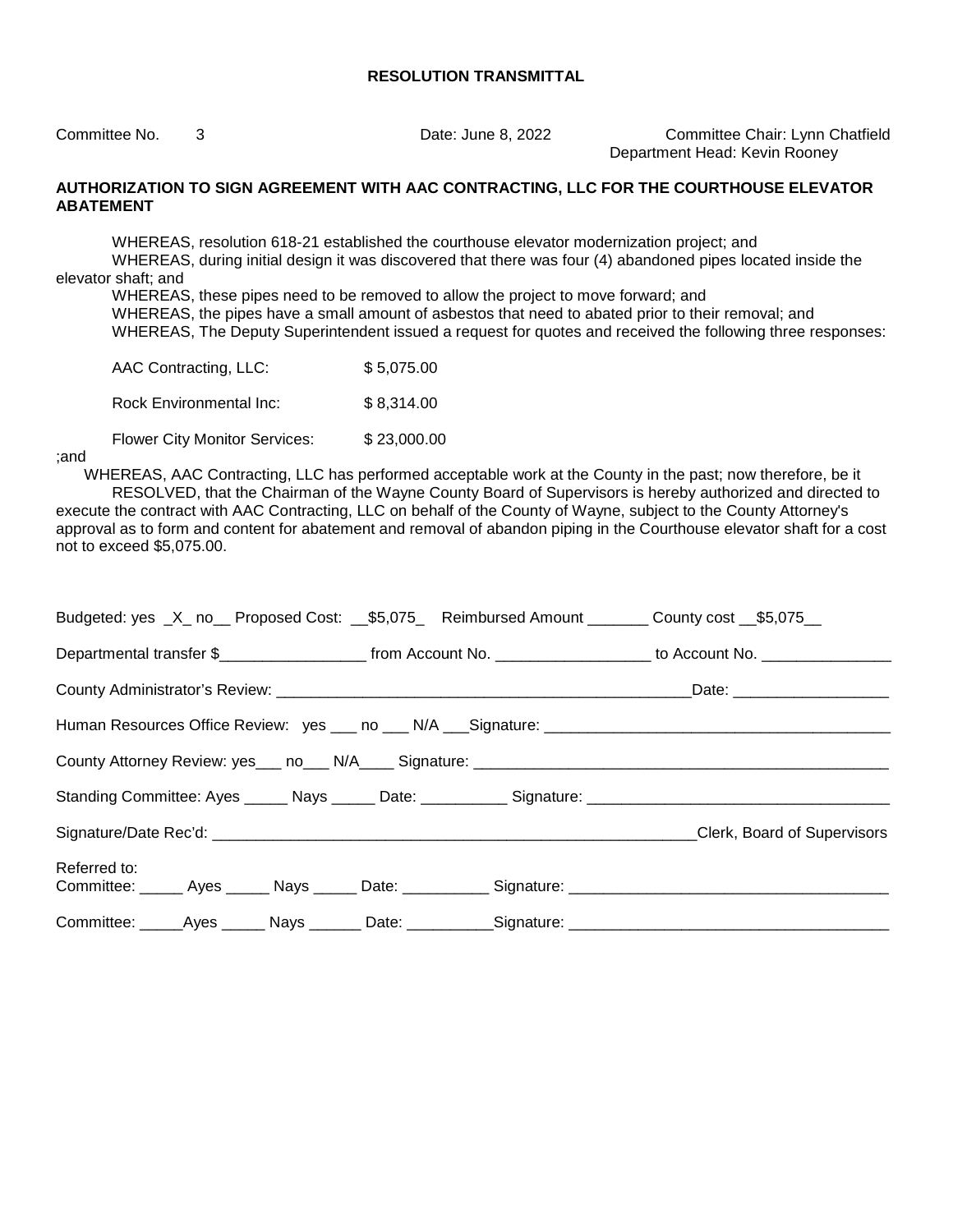Committee No. 3 Date: 6/8/22 Committee Chair: Chatfield

#### **AUTHORIZATION TO AMEND RESOLUTION 270-22 TO SET DATE FOR PUBLIC HEARING TO AMEND LOCAL LAW NO. 5-85**

RESOLVED, pursuant to Section 20 of the Municipal Home Rule Law that the Board of Supervisors shall hold a public hearing on July 19, 2022 at 9:05 a.m. in the Supervisors Chambers in the County Court House, Lyons, New York on the proposed local law:

#### **COUNTY OF WAYNE – STATE OF NEW YORK**

 A local law amending Local Law 5-1985, as amended by Local Law 2-1988, as amended by 4-1993, as amended by 4-2002 and Local Law 5-2003, in relation to regulating parking in the reserved parking area adjacent to the Pearl Street Office Building.

#### **BE IT ENACTED BY THE BOARD OF SUPERVISORS OF THE COUNTY OF WAYNE,** as follows:

Section 1. The following words, when used in this local law shall have the meanings respectively ascribed to them in this section, except in those instances where the context clearly indicated otherwise:

(a) "Vehicle" means every device in, upon, or by which any person or property is or may be transported or drawn upon a highway.

(b) "Person" means every natural person, corporation, association, or organization.

(c) "Park" means the standing of a vehicle, whether occupied or not, other than temporarily for the purpose of and while actually engaged in loading or unloading merchandise or passengers.

(d) "County Office Building" means the Wayne County Office Building located at 9 Pearl Street in Lyons, New York.

(e) "Sheriff" means the Sheriff of the County of Wayne.

(f) "Handicapped Person" means any person operating a vehicle displaying a special municipal parking permit or a vehicle registered in accordance with Section 404-a of the Vehicle and Traffic Law and being used for the transportation of a handicapped person.

(g) "Reserved Parking Area" means the county-owned land immediately south of and adjacent to the County Office Building.

(h) "Owner" means any person, corporation, partnership, firm, agency, association, lessor, or organization who at the time of the issuance of a notice of violation:

(1) is the beneficial or equitable owner of such vehicle; or

(2) has title to such vehicle; or

(3) is the registrant or co-registrant of such vehicle which is registered with the Department of Motor Vehicles of this State of any other state, territory, district, providence, nation of other judiciary; of

(4) uses such vehicle in its vehicle renting and/or leasing business; or

(5) is an owner of such vehicle as defined by Section 128 of the Vehicle and Traffic Law or subdivision (a) of Section 2102 of the Vehicle and Traffic Law.

(i) "Abandoned Vehicle" means any vehicle deemed to be an abandoned vehicle pursuant to the provisions of Section 1224 of the Vehicle & Traffic Law.

(j) "Vehicle & Traffic Law" means the Vehicle & Traffic Law of the State of New York.

Section 2. The county-owned land immediately adjacent to the County Office Building is hereby designed as a reserved parking area for the following designated persons:

| <b>Designated Person</b>   | Number of Parking Spaces |
|----------------------------|--------------------------|
| <b>County Clerk</b>        |                          |
| Deputy County Clerk(s)     |                          |
| <b>Handicapped Parking</b> |                          |
| <b>Tourism Director</b>    |                          |
| <b>Tourism Vehicle</b>     |                          |
| <b>EDP</b> Director        |                          |
| <b>EDP Deputy</b>          |                          |
| <b>EDP</b> Vehicle         |                          |
| <b>Employee Parking</b>    | 18                       |
|                            |                          |

Section 3.

(a) No person shall park a vehicle in the reserved parking area except those persons for whom parking spaces are reserved as designated in Section 2 of the local law.

(b) No person, for whom a parking space is reserved, as designated in Section 2 of this local law, shall park a vehicle in the reserved parking area in any space other than a parking space which is marked "reserved" for such person.

(c) No undesignated vehicle shall be parked in the reserved parking area between the hours of 12:00 midnight and 6:00 a.m.

(d) No vehicle shall be parked in the reserved parking areas other than between the lines marking the parking spaces provided in such areas.